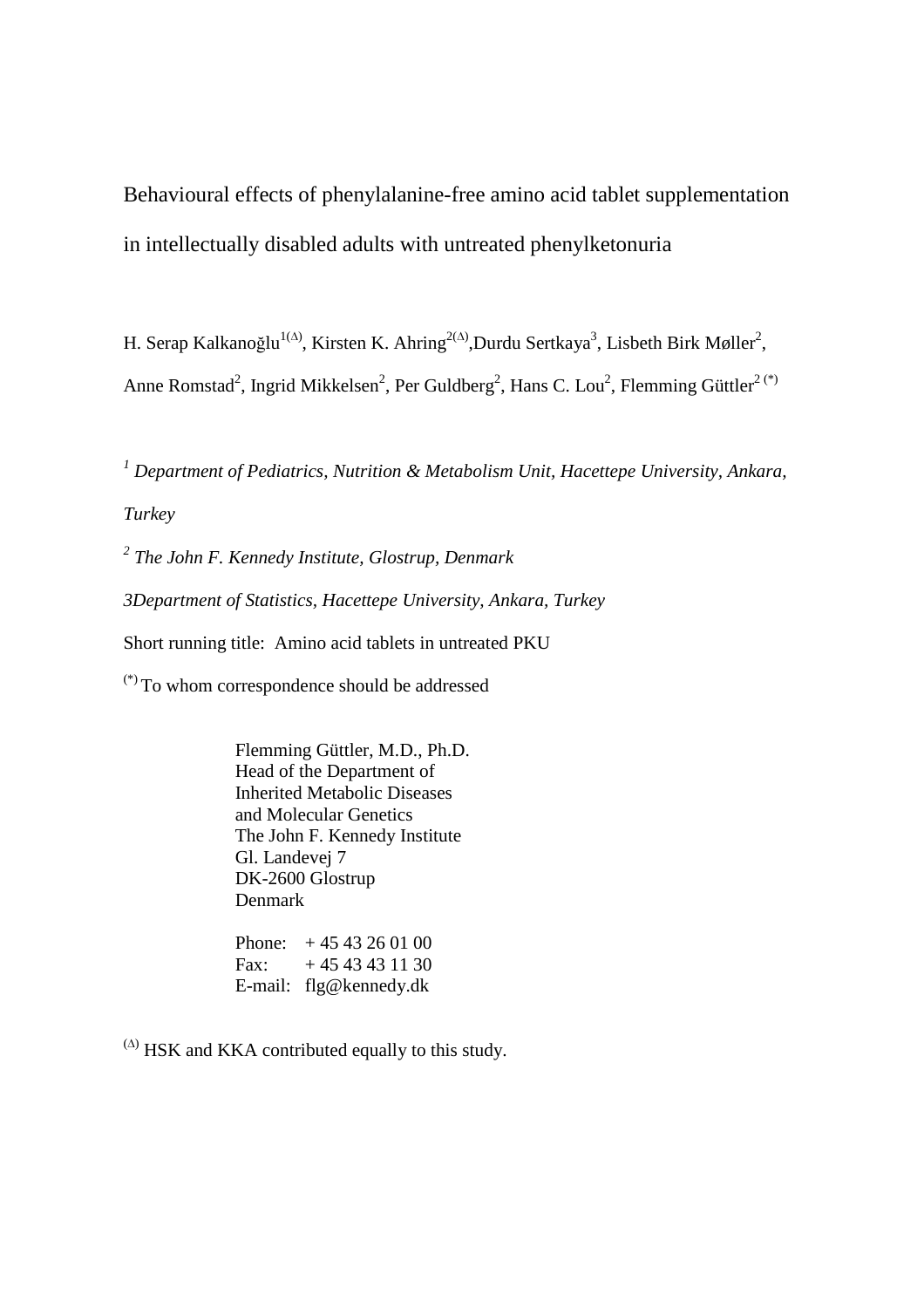# **Abbreviations**

AA, amino acid CSF, cerebrospinal fluid LNAA, long neutral amino acid PAH, phenylalanine hydroxylase Phe, phenylalanine PKU, phenylketonuria

**Keywords:** Untreated PKU, behaviour, amino acid tablets, diet supplementation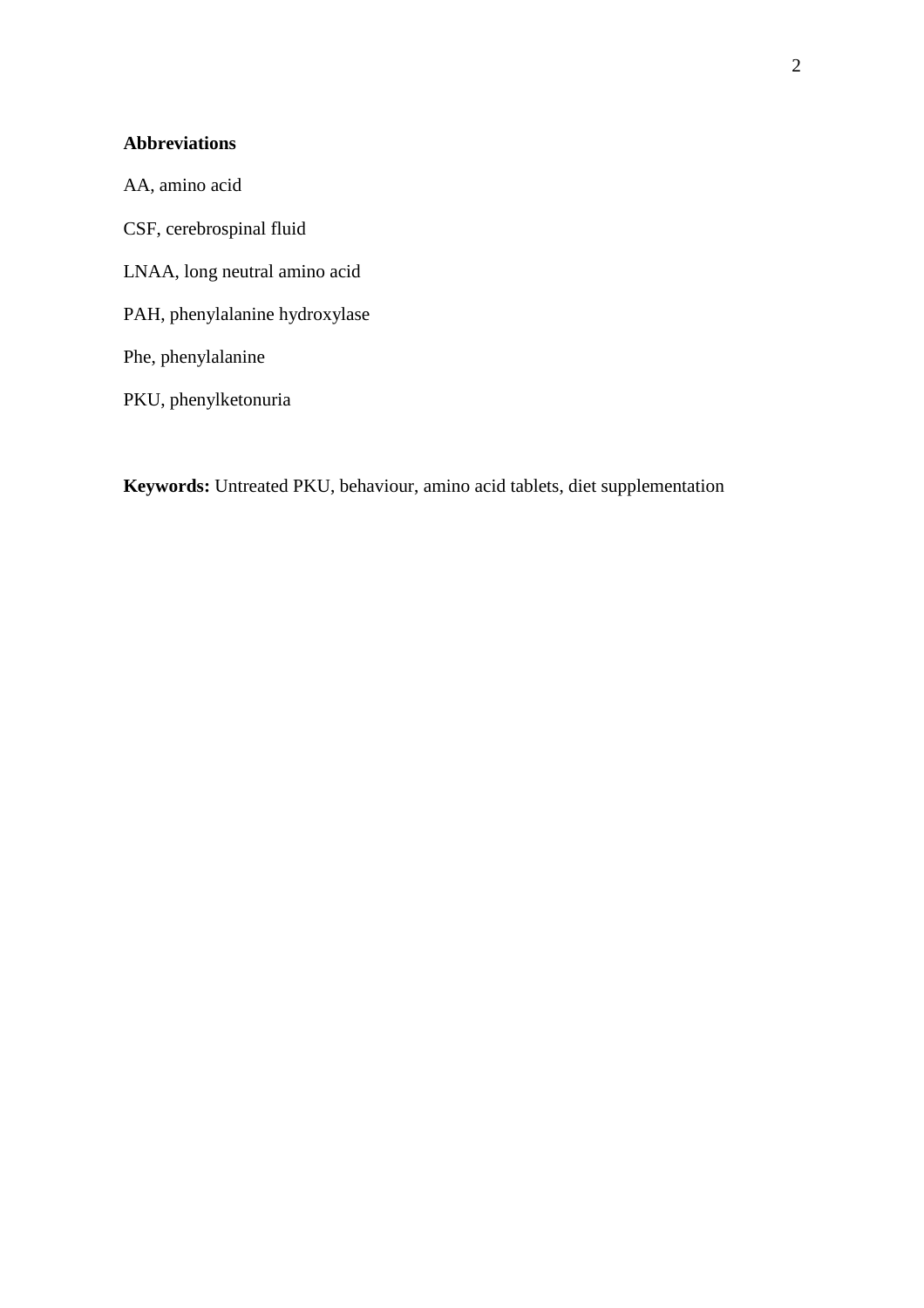# **Abstract**

*Aim:* To evaluate the effects of phenylalanine (Phe)-free essential amino acid (AA) tablets enriched in tyrosine and tryptophan on the performance of intellectually disabled adult patients with untreated phenylketonuria (PKU).

*Methods:* Phe-free AA tablets and placebo tablets were administered to 19 untreated PKU subjects on a normal diet for six months in a prospective double blinded cross over study. The adaptive behaviour of the patients was tested prior to the study and at six and 12 months after the start, using a simplified version of the Vineland Adaptive Behaviour Scale. For each sub-domain, the patients were rated either "0" (for poor performance) or "1" (for good performance). Neurological signs and symptoms and specific behavioural characteristics were recorded monthly by caretakers. Every six months, neurological examination of the patients was performed, and the caretakers were interviewed. The statistical significance of the results was tested by means of the Fisher's exact and Wilcoxon tests.

*Results:* The most significant changes were an improved concentration and the development of a meaningful smile, which were observed in 44% and 43% of the patients on AA tablet treatment, respectively, but not patients on placebo. Other important, but less significant changes included increased awareness of external stimuli (63%) and less selfinjury (43%), and 40% were smiling and laughing occasionally. The mean overall rating increased from an initial value of 6.3 to 10.1 in patients when on AA tablet treatment  $(p=0.002)$ , and to 7.0 in patients when on placebo  $(p=0.068)$ . The difference between active AA treatment and placebo was statistically significant (p=0.027).

*Conclusions:* This pilot study suggests that Phe-free AA tablets enriched in tyrosine and tryptophan may improve the quality of life in some intellectually disabled adults with untreated PKU.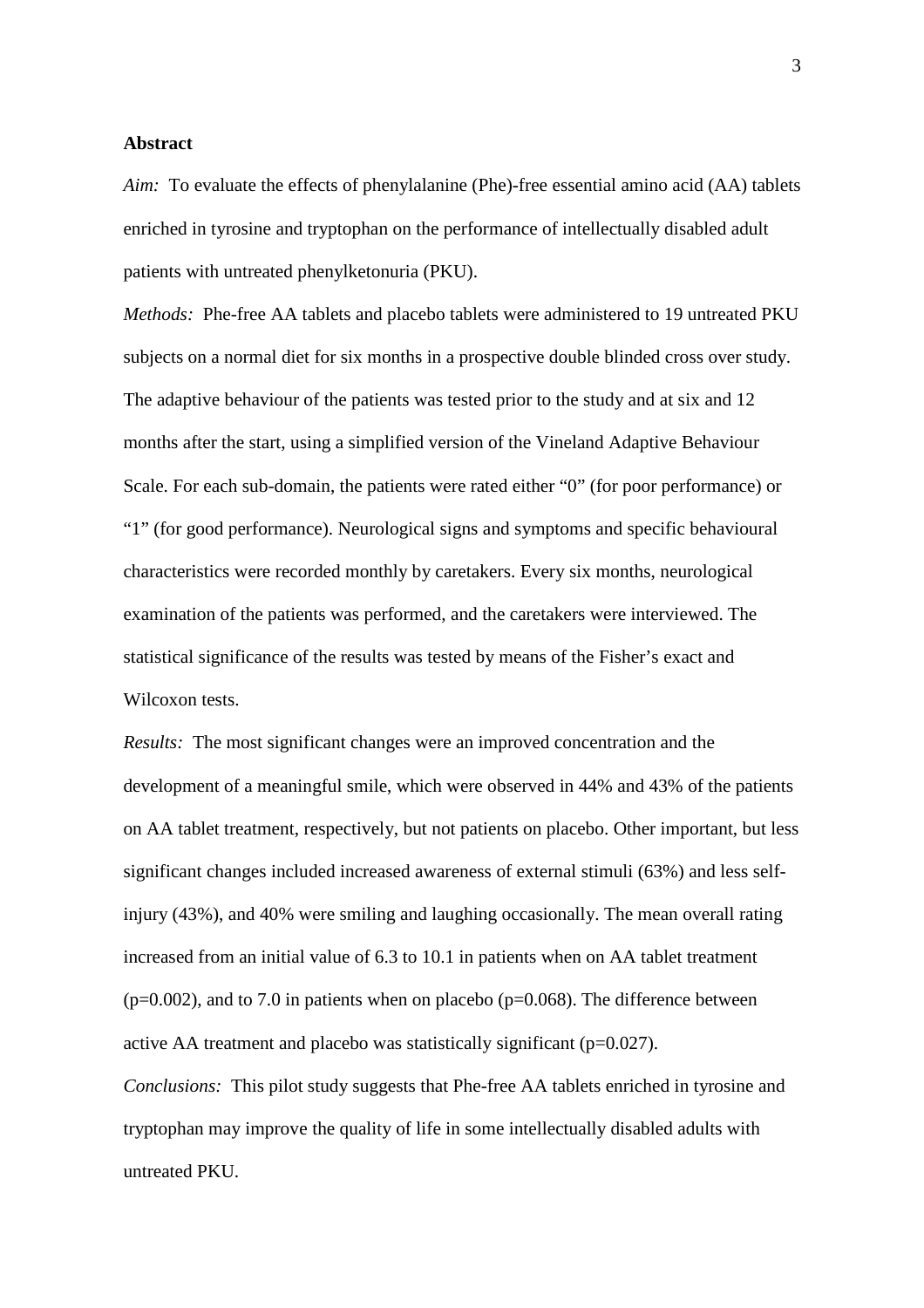# **Introduction**

Phenylketonuria (PKU) is a common disorder of amino acid metabolism caused by a deficiency of the liver enzyme, phenylalanine hydroxylase (PAH). Untreated PKU usually results in progressive mental retardation with IQ scores <50, and this deterioration is related to blood phenylalanine (Phe) levels (1). The chronically high levels of Phe in untreated patients also cause emotional dysfunction (e.g. depression), behavioural changes, and neurological complications (e.g. epilepsy, ataxia, tremor, and spasticity) starting in early childhood and progressing during adolescence (2-4). Early diagnosis and treatment with a Phe-restricted diet prevent mental retardation and other complications (5), provided that blood Phe levels are maintained at near-normal levels during childhood, perhaps even for life (1, 6).

 In countries with screening programs, virtually no new cases of untreated PKU are reported. However, in countries where an efficient screening program has not yet been implemented, it is important to improve the quality of life for untreated PKU patients by reducing psychological, behavioural and health-related problems. Previous studies have suggested that untreated adults with PKU may benefit from a low-Phe diet (7-9). However, due to the difficulties associated with dietary therapy in intellectually disabled patients, there has been considerable interest in alternative treatment regimens, including treatment with large neutral amino acids (LNAAs).

In a recent study, we showed that treatment with Phe-free essential amino acid (AA) tablets enriched in tyrosine and tryptophan was sufficient to maintain intellectual achievement and neurological health in young PKU adults on a liberalized diet. No adverse clinical symptoms occurred during this approach to treatment (Ref. 10, and manuscript in preparation). Here, we have conducted a prospective double blinded placebo-controlled cross over study to examine the possible effects of these AA tablets on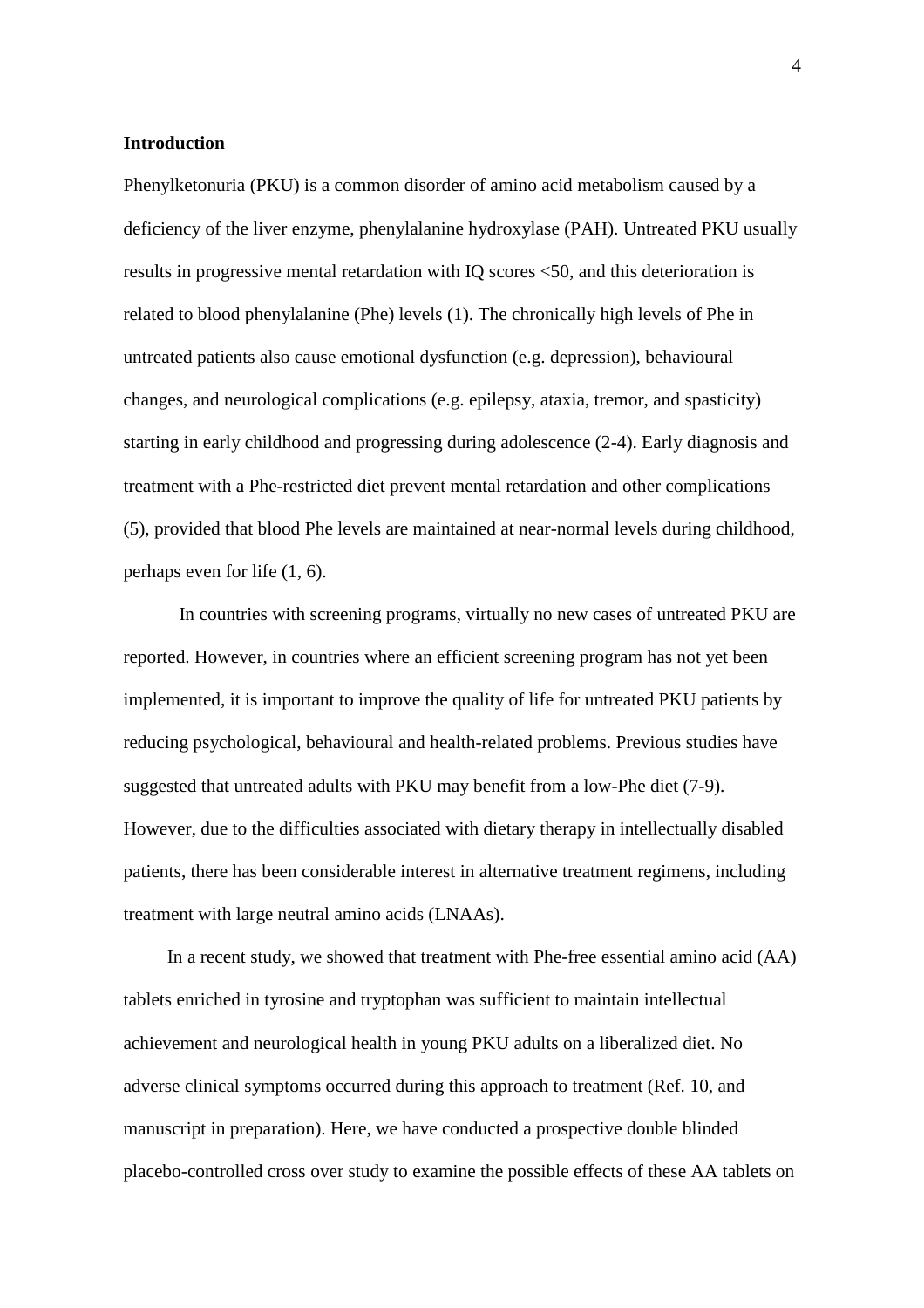behaviour and neurological symptoms in patients with severe intellectual disability due to untreated PKU.

# **Patients and Methods**

We approached all late-diagnosed PKU patients in Denmark  $(N=60)$  for possible participation in this project. The majority of these patients had severe or profound intellectual disability and were unable to give their consent. For 41 of the patients, caretakers or family members declined participation in the study. Consent was obtained for the remaining 19 patients, who were the subjects of this study. There were seven females and 12 males, age 32 to 82 years (Table 1).

*PAH* gene mutations were analysed as previously described (11). There were no changes in the patients' food, and their blood Phe levels showed only little variation during the project. The patients were divided into two groups and each group was treated with either Phe-free AA tablets (PreKUnil<sup>®</sup>, PreKULab, Denmark) or placebo tablets for a six-month period and the opposite treatment for the next six months. Caretakers were advised to divide the daily dosage of AA tablets into three doses and to give them along with a mixed meal in order to obtain optimal benefits of the amino acid composition.

To test the behaviour of the patients, we developed a scale that is based on the "Vineland Adaptive Behaviour Scale" and composed of simple and relatively concrete descriptive items. This scale allows an acceptable differentiation of sub-domains and contains all psychometric characteristics necessary for making a meaningful conclusion on the mental performance of the patients (Table 2). The adaptive behaviour of the patients was tested prior to the study and at six and 12 months after the start. In addition, the caretakers recorded neurological signs and symptoms and specific behavioural characteristics monthly in a questionnaire. Every six months, neurological examination of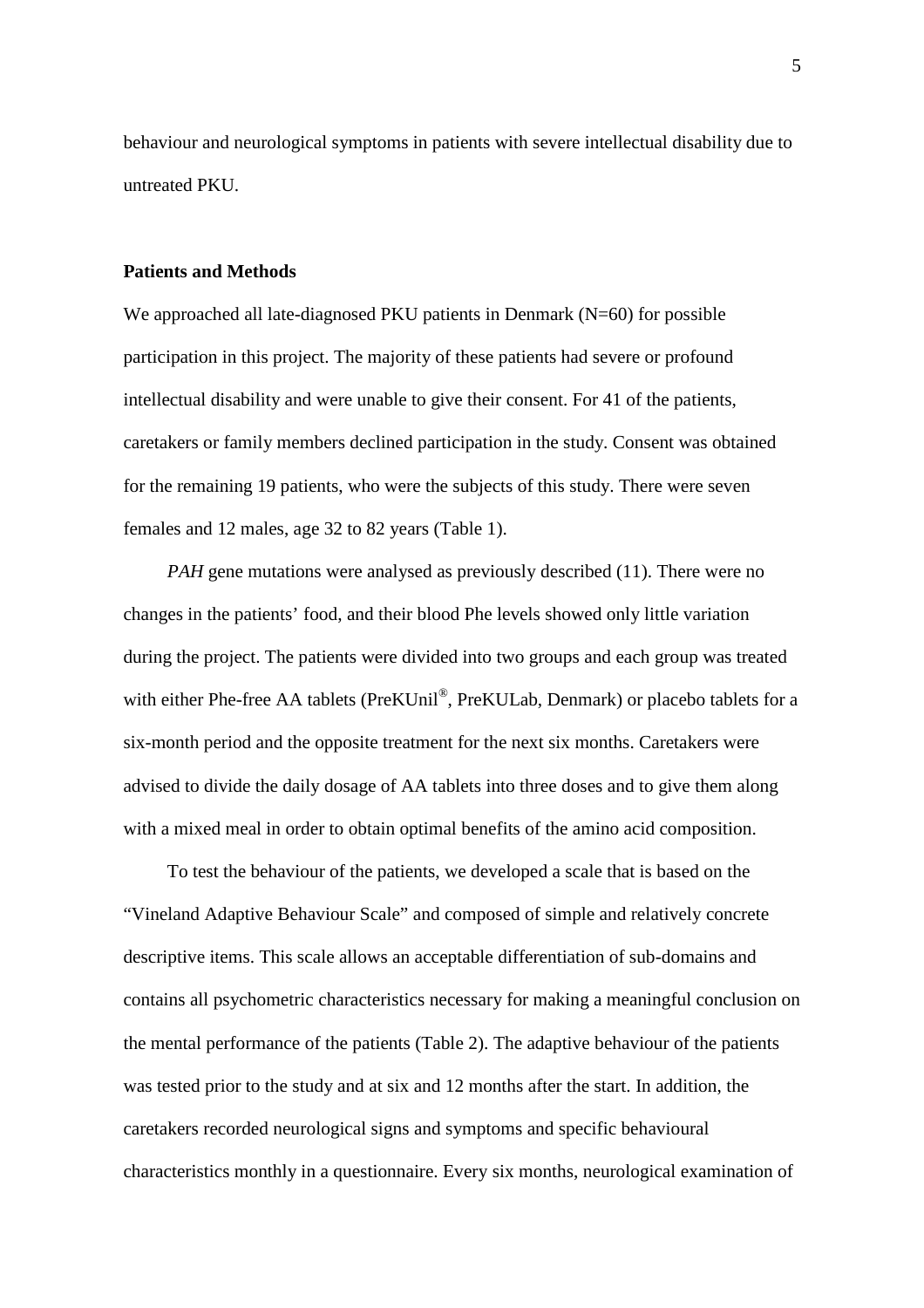the patients was performed by one of us (HSK), and the caretakers were interviewed. Patients, caretakers and raters had no knowledge about the actual phase of treatment. For each sub-domain, the patients were rated either "0" (for poor performance) or "1" (for good performance). The overall rating for each patient was calculated as the sum of the sub-domain ratings. The data were analysed using the 2-tailed Fisher's exact test and the Wilcoxon matched-pairs test (SPSS Version 10.0).

### **Results**

Nineteen intellectually disabled adult patients with untreated PKU were included in this study. The overall level of functioning of these subjects at the start of the study is described in Table 1. In all subjects, *PAH* mutation genotype and serum Phe levels were consistent with classical PKU (12) (Table 1). Phe-free AA and placebo tablets were administered on a normal diet for six months in a cross over study. The most significant changes observed in patients on AA tablet supplementation were improved concentration (7 of 16 patients who rated "0" before treatment, 44%) (Table 3) and the development of a meaningful smile (6 of 14, 43%) (Table 4). Four of 10 (40%) were smiling and laughing occasionally (Table 3). None of these changes was observed in the patients when on placebo. In addition, 10 of 16 patients (63%) became more aware of external stimuli (54%), 3 of 7 (43%) had a less self-injurious behaviour, and 5 of 11 (46%) could maintain eye contact. However, these changes were also observed occasionally in patients on placebo. Even though our study included self-oriented patients reluctant to group work, two of the patients started participating in group activities during AA treatment (Table 4). One of the patients became more aggressive and anxious while on AA tablet supplementation (pt. 1), probably because he was not used to communicating with his surroundings.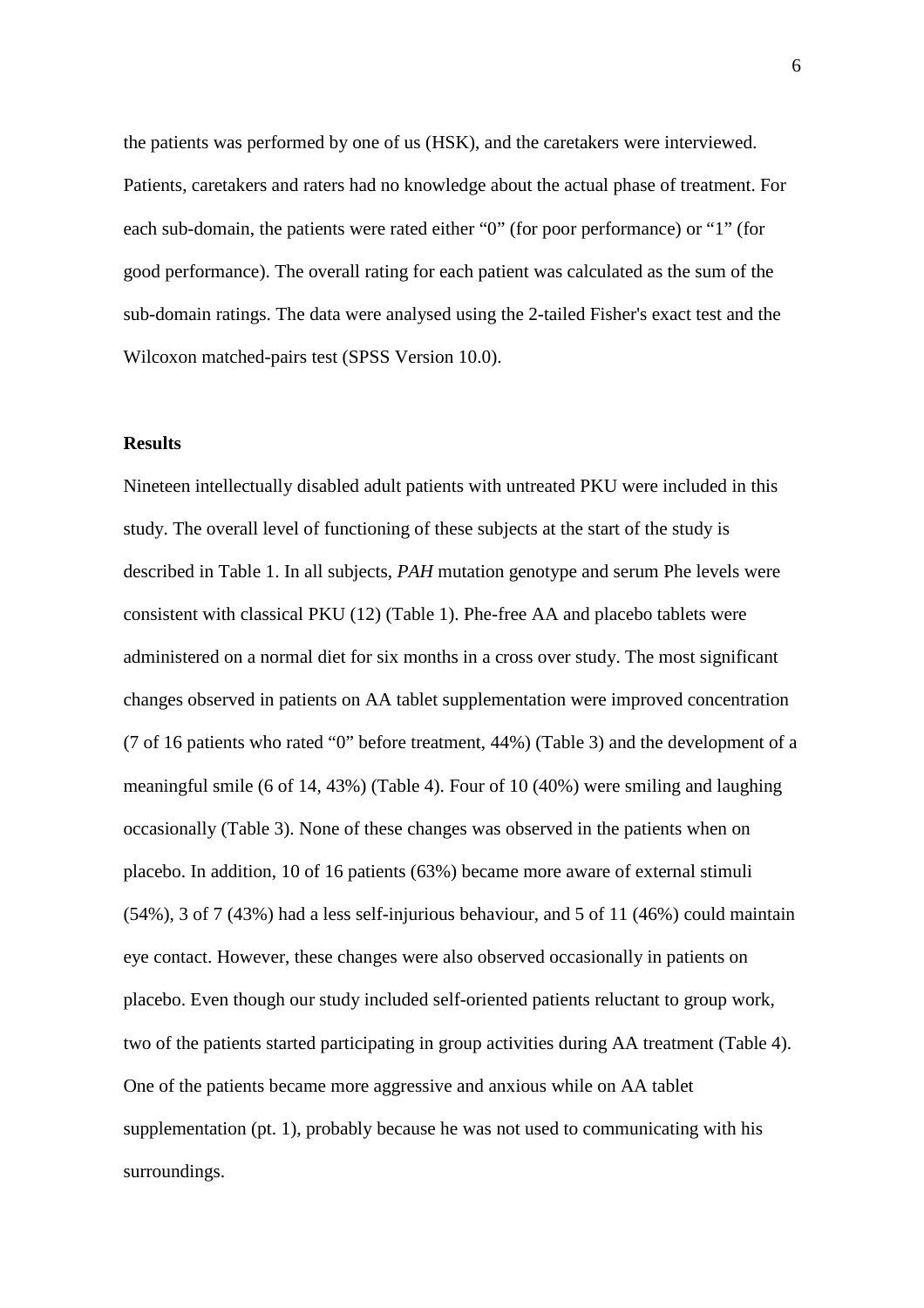Among the 19 patients, four had epileptic seizures and were treated with antiepileptic drugs. Supplementation with AA tablets did not decrease the number of epileptic seizures in these patients. Furthermore, there were no changes in gross or fine motor functions or in daily living skills in any of the 19 patients (data not shown). One of the patients, however, helped the caretakers in preparing the dinner table while taking AA tablets. Finally, no significant changes were observed in obeying rules or in politeness. Five of the 19 patients (26%) did not show any improvement while on treatment with AA tablets.

To evaluate more broadly the effects of Phe-free AA treatment on the patients' performance, we calculated the overall rating for each patient. The mean overall rating for the 19 patients increased from an initial value of 6.3 (S.D. 6.1) to 10.1 (S.D. 5.4) in patients when on AA tablet treatment ( $p=0.002$ ), and to 7.0 (S.D. 6.0) in patients when on placebo ( $p=0.068$ ). The difference between active AA treatment and placebo was statistically significant (p=0.027).

# **Discussion**

Despite the beneficial effects of dietary treatment in adults with PKU (7-9), this type of treatment has not gained widespread use, primarily due to difficulties in introducing and adhering to a Phe-restricted diet. The common problems associated with dietary compliance in adolescence and young adults are even greater in intellectually disabled PKU patients who for the first time are offered a Phe-restricted dietary regimen (13, 14), underlining the need for alternative treatment regimens.

Several studies have suggested that LNAA supplementation may be helpful for PKU individuals who are unable to maintain low serum Phe levels (10, 15-17). Here, we studied the behavioural effects of treating intellectually disabled PKU patients with Phe-free AA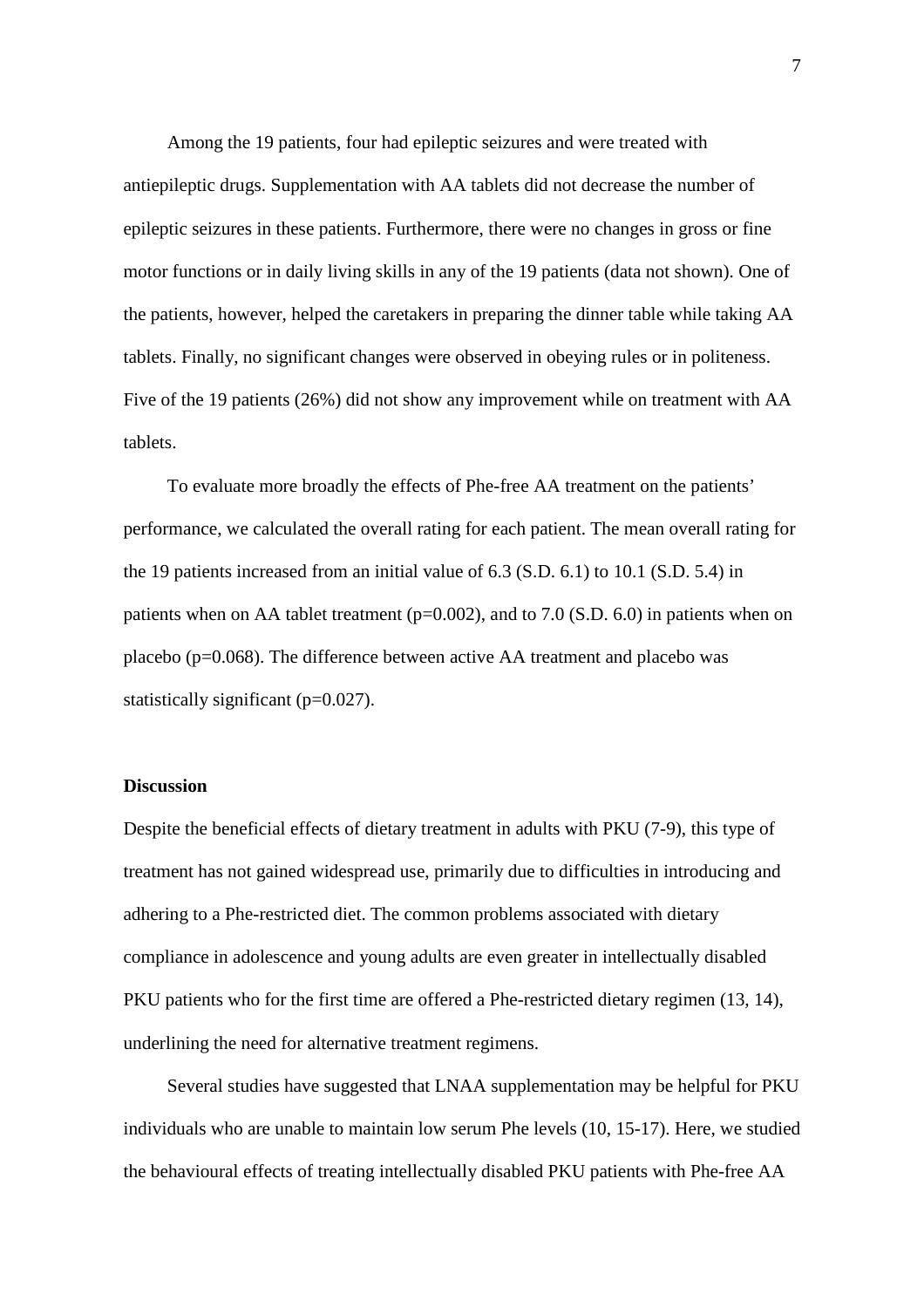tablets enriched in tyrosine and tryptophan. A weakness of this study was that informed consent could be obtained from only 19 of the 60 living Danish patients with latediagnosed PKU. Furthermore, the study would probably have been strengthened by an A-B-A design instead of the A-B design, and by the inclusion of a wash-out between each phase. Nevertheless, all examined parameters were likely to be readily reversible upon discontinuation of treatment, and the main examination of the patients was performed at the end of each phase, which would minimize on-off and carry-over effects. The most frequent changes associated with this treatment were improved concentration, development of a meaningful smile and increased awareness of external stimuli. Also, an important fraction of the patients had a less self-injurious behaviour, could maintain eye contact, and were smiling and laughing occasionally. These changes are similar to those observed in intellectually disabled PKU patients treated with a Phe-restricted diet (13, 14), suggesting that AA tablets may be a valid alternative to dietary therapy.

In 1982, Berry et al. (18) reported that oral administration of valine, isoleucine and leucine significantly reduced the cerebrospinal fluid (CSF) levels of Phe in PKU patients on an unrestricted diet. Later it was shown that supplementation of a relaxed diet with large doses of tyrosine and tryptophan normalized blood levels of these amino acids as well as the levels of dopamine and serotonin metabolites in CSF (19, 20). A recent study (17) showed that treatment of PKU patients on a normal diet with Phe-free AA tablets enriched in tyrosine and tryptophan increased blood concentrations of tyrosine and tryptophan to normal levels. Furthermore, the brain Phe concentrations showed a significant reduction over a six months period. These data suggest that the improvements observed in the present study of intellectually disabled PKU patients treated with AA tablets may be due to both a reduction of Phe concentrations and an increase in dopamine and serotonin synthesis in the brain.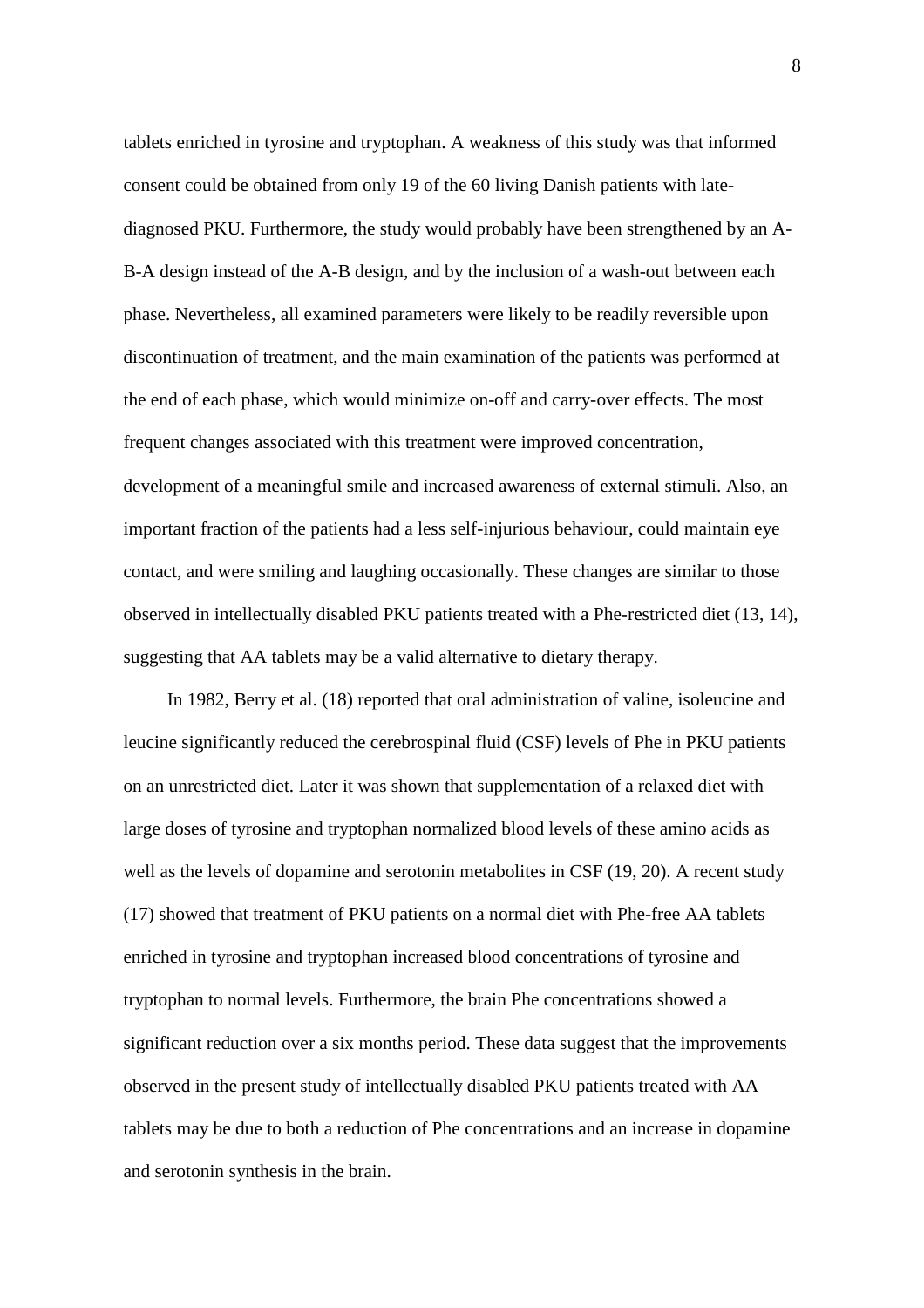In summary, Phe-free AA tablets enriched in tyrosine and tryptophan may be offered for treatment of intellectually disabled individuals with untreated PKU to improve their quality of life. After this study was terminated, it was considered unethical to put patients who had shown clear improvements on AA treatment back on normal diet, and the Danish government has recently approved to cover the expenses for this treatment in the future. However, because AA treatment is only beneficial to some of the patients, and because it cannot be predicted in advance who would actually benefit, implementation of this treatment should be based on individual trials.

# **Acknowledgements**

We thank Dr. Z. Alev Özön and Dr. Ömer Esensoy for expert statistical assistance. This study was supported by grants from The Danish Medical Research Council (grant 22-02- 0423), The Danish Health Insurance Foundation (grant 2003D056), The Plasmid Foundation, The Novo Foundation, The Lundbeck Foundation, Franz Hoffmann's Memorial Fund, Ernst and Vibeke Husman's Fund, and Else Hjorth's Fund. The phenylalanine-free amino acid tablets (PreKUnil) used in the present study were donated by the manufacturer Nilab Ltd, Denmark.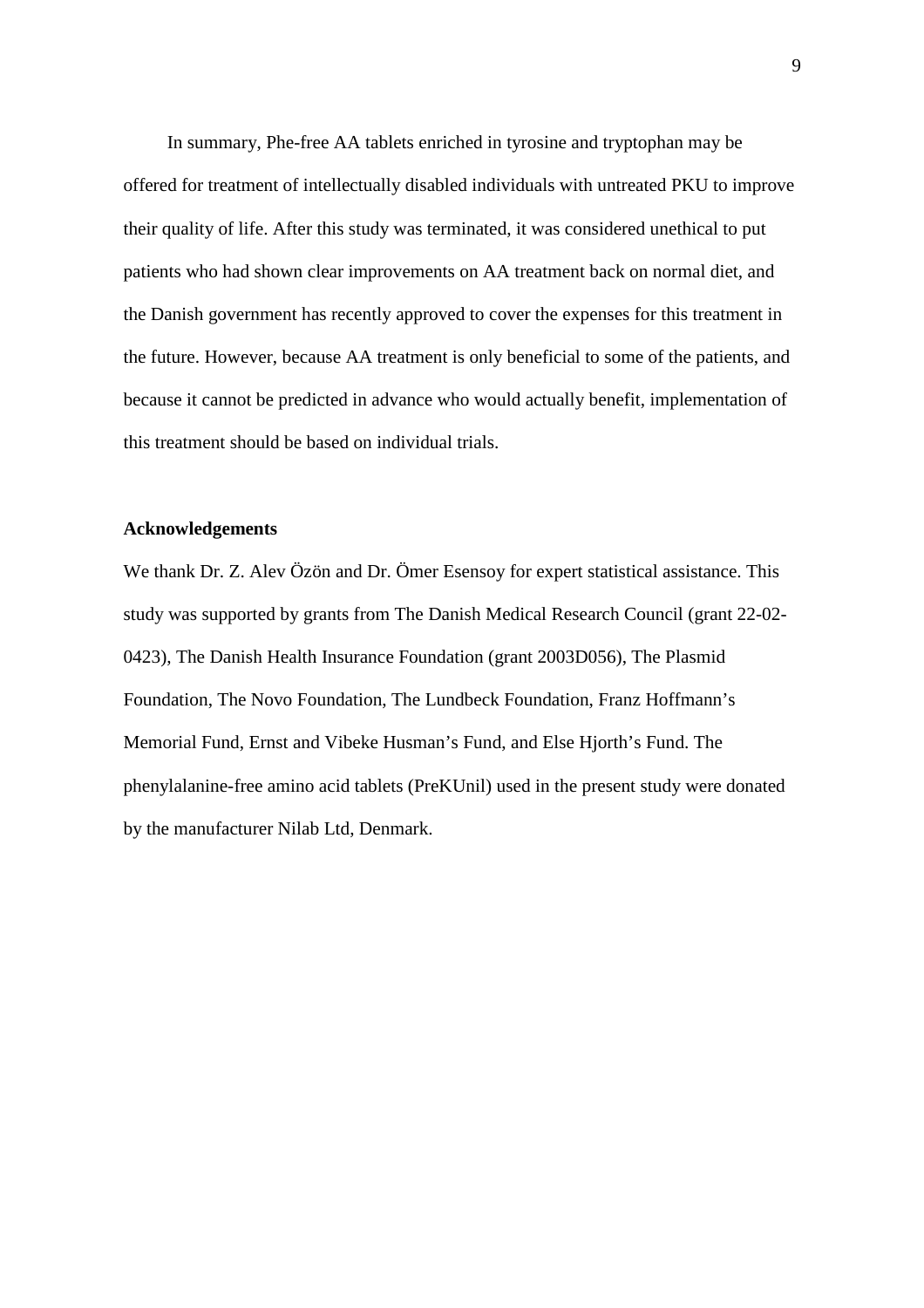# **References**

- 1. Koch R, Moseley K, Ning J, Romstad A, Guldberg P, Güttler F. Long-term beneficial effects of the phenylalanine-restricted diet in late-diagnosed individuals with phenylketonuria. Mol Genet Metab 1999; 67: 148-55
- 2. Scriver CR, Kaufman S. The hyperphenylalaninemias. In: Scriver CR, Beaudet AL, Sly WS, Valle D, eds. The Metabolic and Molecular Bases of Inherited Disease. New York: McGraw-Hill, 2001:1667-1724.
- 3. Thompson AJ, Smith I, Brenton D, Youl BD, Rylance G, Davidson DC, et al. Neurological deterioration in young adults with phenylketonuria. Lancet 1990; 336: 602-5
- 4. Levy HL, Waisbren SE. PKU in adolescents: rationale and psychosocial factors in diet continuation. Acta Paediatr 1994; Suppl. 407: 92-7
- 5. Güttler F. Hyperphenylalaninemia: diagnosis and classification of the various types of phenylalanine hydroxylase deficiency. Acta Paedriatr Scand 1980; Suppl. 280: 1- 80
- 6. Smith I. Treatment of phenylalanine hydroxylase deficiency. Acta Paediatr 1994; Suppl. 407: 60-5
- 7. Finkelson L, Bailey I, Waisbren SE. PKU adults and their return to diet: predicting diet continuation and maintenance. J Inherit Metab Dis 2001; 24: 515-6
- 8. Schuett VE, Brown ES, Michals K. Reinstitution of diet therapy in PKU patients from twenty-two US clinics. Am J Public Health 1985; 75: 39-42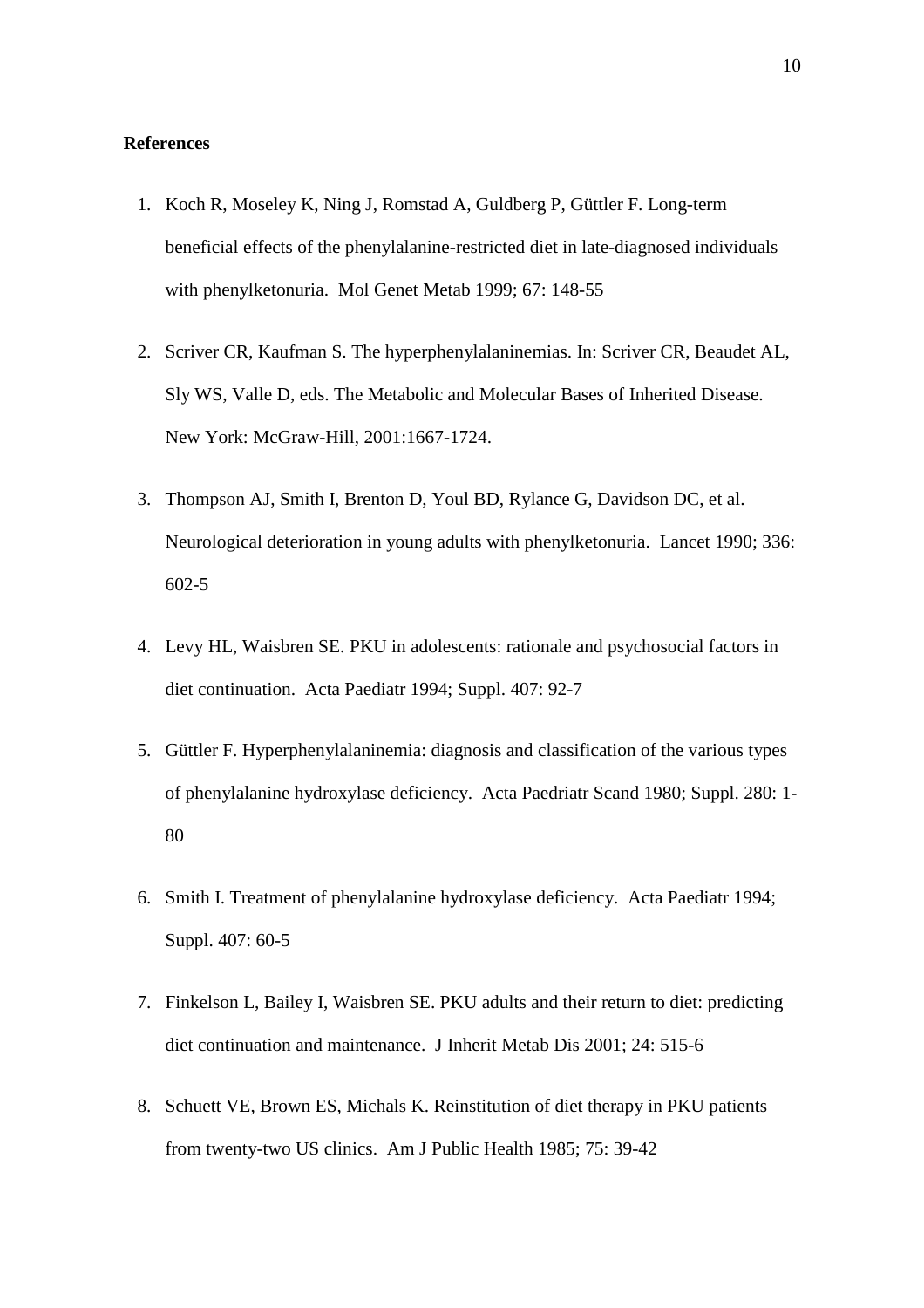- 9. Gassio R, Campistol J, Vilaseca MA, Lambruschini N, Cambra FJ, Fusté E. Do adult PKU patients improve their quality of life after introduction/resumption of a phenylalanine-restricted diet? Acta Paediatr. 2003; 92: 1474-8
- 10. Lou HC, Andresen J, Miranda M. Cognition in adolescents with PKU on a relaxed diet supplemented with high tyrosine and tryptophan, non-phe essential amino acid tablets: a controlled study. J Inherit Metab Dis 2002; 25: 617-8
- 11. Guldberg P, Levy HL, Hanley WB, Koch R, Matalon R, Rouse BM, et al. Phenylalanine hydroxylase gene mutations in the United States. Report from the Maternal PKU Collaborative Study. Am J Hum Genet 1996; 59: 84-94
- 12. Guldberg P, Rey F, Zschocke J, Romano V, Francois B, Michiels L, et al. A European multicenter study of phenylalanine hydroxylase deficiency: classification of 105 mutations and a general system for genotype-based prediction of metabolic phenotype. Am J Hum Genet 1998; 63: 71-9
- 13. Fitzgerald B, Morgan J, Keene N, Rollinson R, Hodgson A, Dalrymple-Smith J. An investigation into diet treatment for adults with previously untreated phenylketonuria and severe intellectual disability. J Intellect Disabil Res 2000; 44: 53-9
- 14. Yannicelli S, Ryan A. Improvements in behaviour and physical manifestations in previously untreated adults with phenylketonuria using a phenylalanine-restricted diet: a national survey. J Inherit Metab Dis 1995; 18: 131-4
- 15. Berry HK, Brunner RL, Hunt MM, White PP. Valine, isoleucine, and leucine. A new treatment for phenylketonuria. Am J Dis Child 1990; 144: 539-43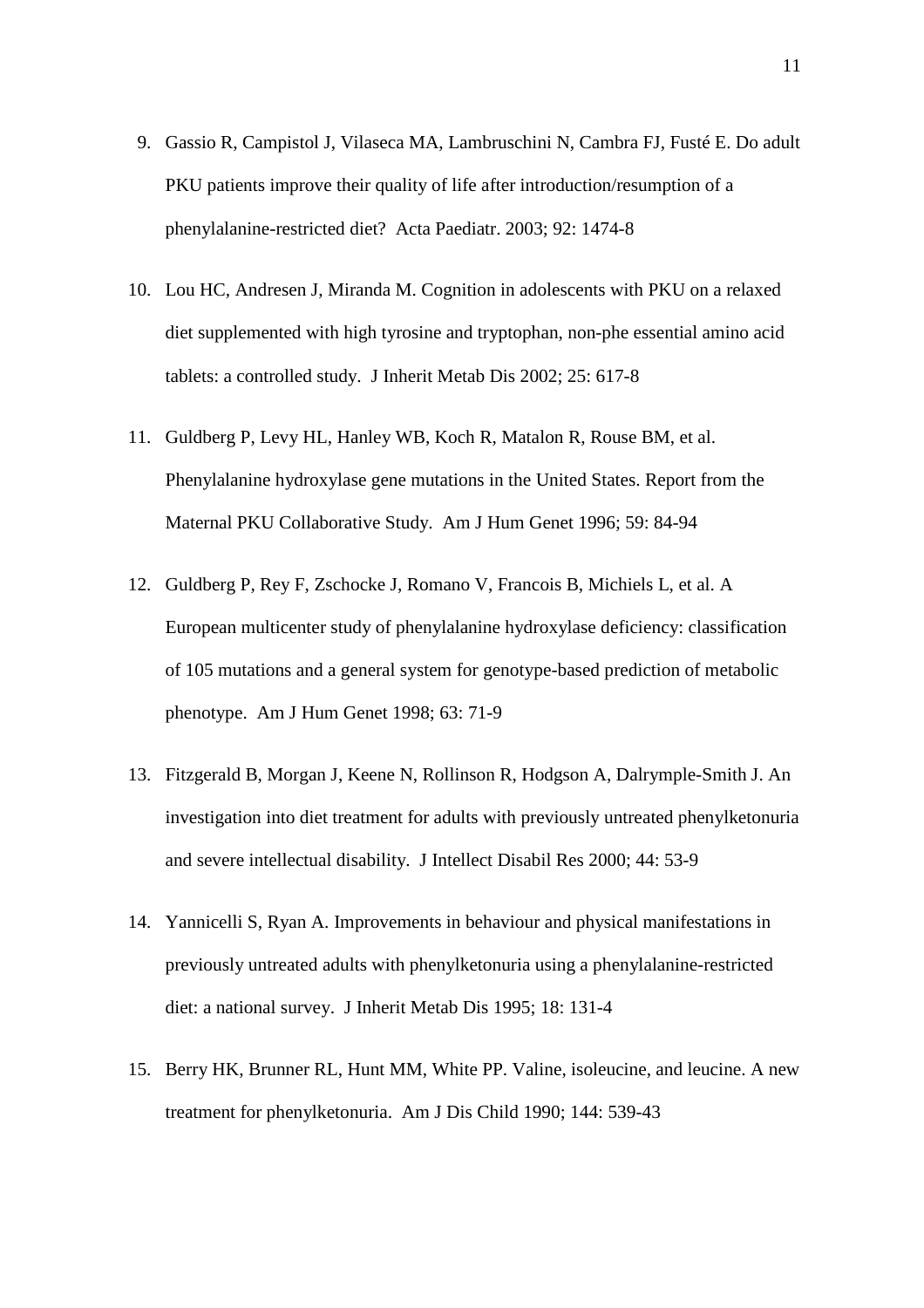- 16. Pratt OE. A new approach to the treatment of phenylketonuria. J Ment Defic Res 1980; 24: 203-17
- 17. Koch R, Moseley KD, Yano S, Nelson M, Jr., Moats RA. Large neutral amino acid therapy and phenylketonuria: a promising approach to treatment. Mol Genet Metab 2003; 79: 110-3
- 18. Berry HK, Bofinger MK, Hunt MM, Phillips PJ, Guilfoile MB. Reduction of cerebrospinal fluid phenylalanine after oral administration of valine, isoleucine, and leucine. Pediatr Res 1982; 16: 751-5
- 19. Nielsen JB, Lou HC, Güttler F. Effects of diet discontinuation and dietary tryptophan supplementation on neurotransmitter metabolism in phenylketonuria. Brain Dysfunction 1988; 1: 51-6
- 20. Lykkelund C, Nielsen JB, Lou HC, Rasmussen V, Gerdes AM, Christensen E, et al. Increased neurotransmitter biosynthesis in phenylketonuria induced by phenylalanine restriction or by supplementation of unrestricted diet with large amounts of tyrosine. Eur J Pediatr 1988; 148: 238-45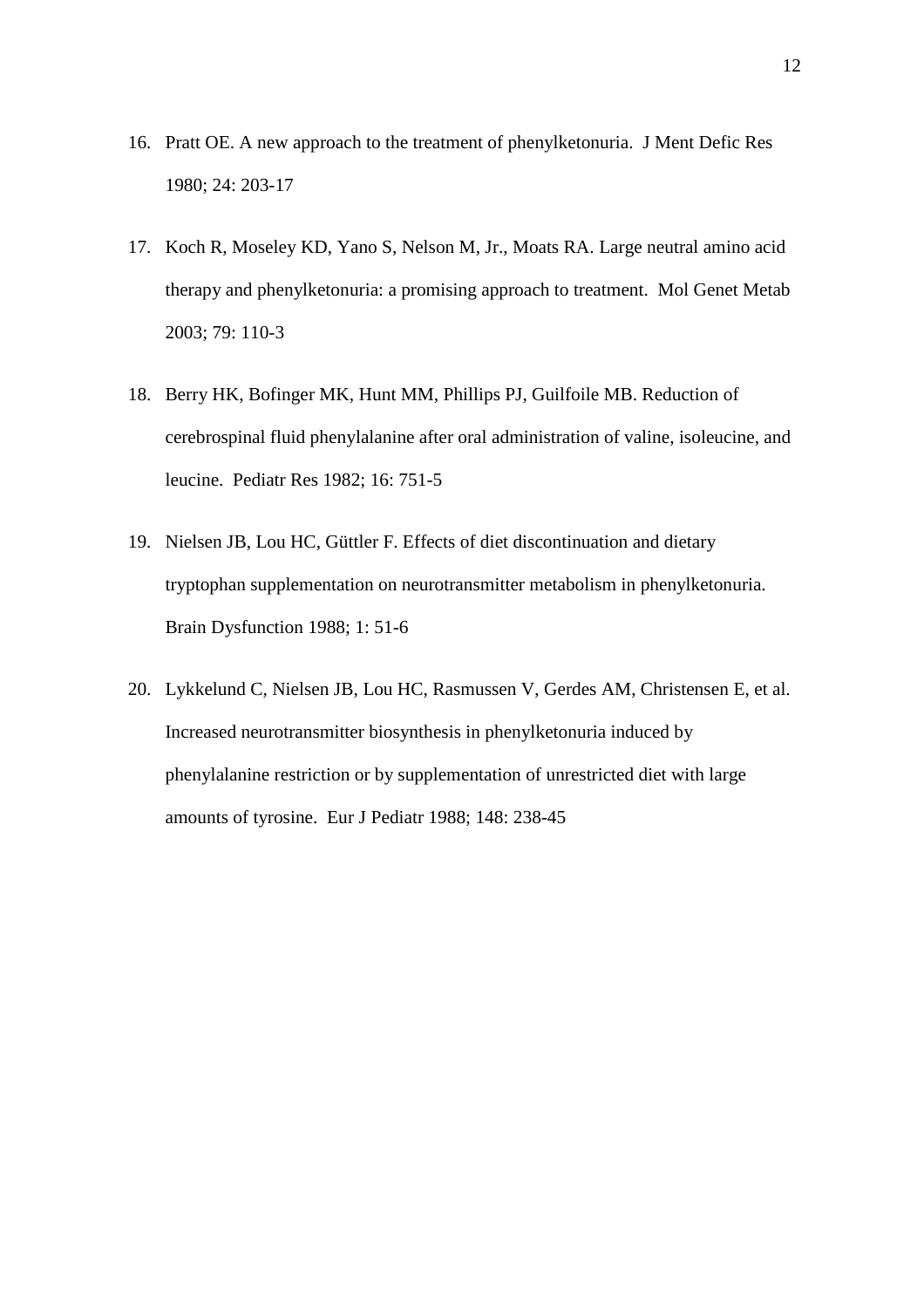| <b>Patient</b> |     |                           |                               | Phe levels (µmol/l)     | <b>Self</b>           | <b>Self</b>    |                |                  |
|----------------|-----|---------------------------|-------------------------------|-------------------------|-----------------------|----------------|----------------|------------------|
| N <sub>0</sub> | Age | <b>Sex</b>                | Genotype                      | during the study period | managing <sup>b</sup> | destructive    | <b>Walking</b> | <b>Talking</b>   |
| 1              | 49  | M                         | IVS10nt-11g>a/I174T           | 1383 (849-1684)         | Yes                   | No             | Yes            | No               |
| $\overline{c}$ | 82  | M                         | IVS12nt1g>a/n.d.              | 1270 (1020-1684)        | Yes                   | No             | Yes            | Yes              |
| 3              | 50  | $\mathbf{F}$              | E280K/V245E                   | n.d.                    | Yes                   | Yes            | Yes            | No               |
| 4              | 72  | M                         | R408W / R408W                 | 1726 (1418-2120)        | No                    | Yes            | N <sub>o</sub> | No               |
| 5              | 55  | $\boldsymbol{\mathrm{F}}$ | IVS12nt1g>a/P281L             | 1628 (1413-1868)        | N <sub>0</sub>        | Yes            | Yes            | No               |
| 6              | 48  | M                         | R408W / R158Q                 | 852 (537-1387)          | N <sub>0</sub>        | Yes            | Yes            | <b>No</b>        |
| 7              | 38  | M                         | IVS12nt1g>a/1174T             | 1656 (1320-2100)        | No                    | No             | Yes            | N <sub>o</sub>   |
| 8              | 75  | M                         | R408W / n.d.                  | 1393 (1201-1554)        | N <sub>0</sub>        | Yes            | Yes            | Yes <sup>c</sup> |
| 9              | 77  | $\boldsymbol{\mathrm{F}}$ | $IVS12nt1g>a / IVS10nt-11g>a$ | 1265 (1132-1374)        | N <sub>0</sub>        | Yes            | Yes            | No               |
| 10             | 53  | M                         | IVS12nt1g>a / IVS12nt1g>a     | 1391 (1176-1710)        | Yes                   | No             | Yes            | No               |
| 11             | 49  | M                         | IVS12nt1g>a / IVS12nt1g>a     | 1567 (1383-1821)        | Yes                   | No             | Yes            | Yes              |
| 12             | 40  | $\mathbf F$               | IVS12nt1g>a / IVS12nt1g>a     | 1312 (1090-1760)        | No                    | No             | Yes            | No               |
| 13             | 43  | $\boldsymbol{\mathrm{F}}$ | IVS12nt1g>a / IVS12nt1g>a     | 1344 (1175-1675)        | N <sub>o</sub>        | Yes            | Yes            | No               |
| 14             | 50  | $\mathbf F$               | R408W/P281L                   | 1378 (1025-1851)        | Yes                   | No             | Yes            | Yes              |
| 15             | 45  | $\mathbf F$               | IVS12nt1g>a / IVS12nt1g>a     | $1339^{a}$              | N <sub>0</sub>        | No             | No             | No               |
| 16             | 61  | M                         | IVS12nt1g>a/IVS12nt1g>a       | 1331 (1192-1436)        | N <sub>0</sub>        | N <sub>0</sub> | Yes            | No               |
| 17             | 53  | M                         | IVS12nt1g>a/R408W             | 1545 (1202-1884)        | Yes                   | No             | Yes            | Yes <sup>c</sup> |
| 18             | 51  | M                         | IVS12nt1g>a/R408W             | 1530 (1286-1792)        | Yes                   | Yes            | Yes            | Yes <sup>c</sup> |
| 19             | 51  | M                         | IVS12nt1g>a / IVS12nt1g>a     | 1667 (1307-2054)        | No                    | Yes            | Yes            | No               |

**Table 1** Clinical characteristics and *PAH* mutation genotypes of the patients included in the study

n.d., not determined; <sup>a</sup>Only one value recorded; <sup>b</sup>Eating and using the bathroom without support; <sup>c</sup>Only single words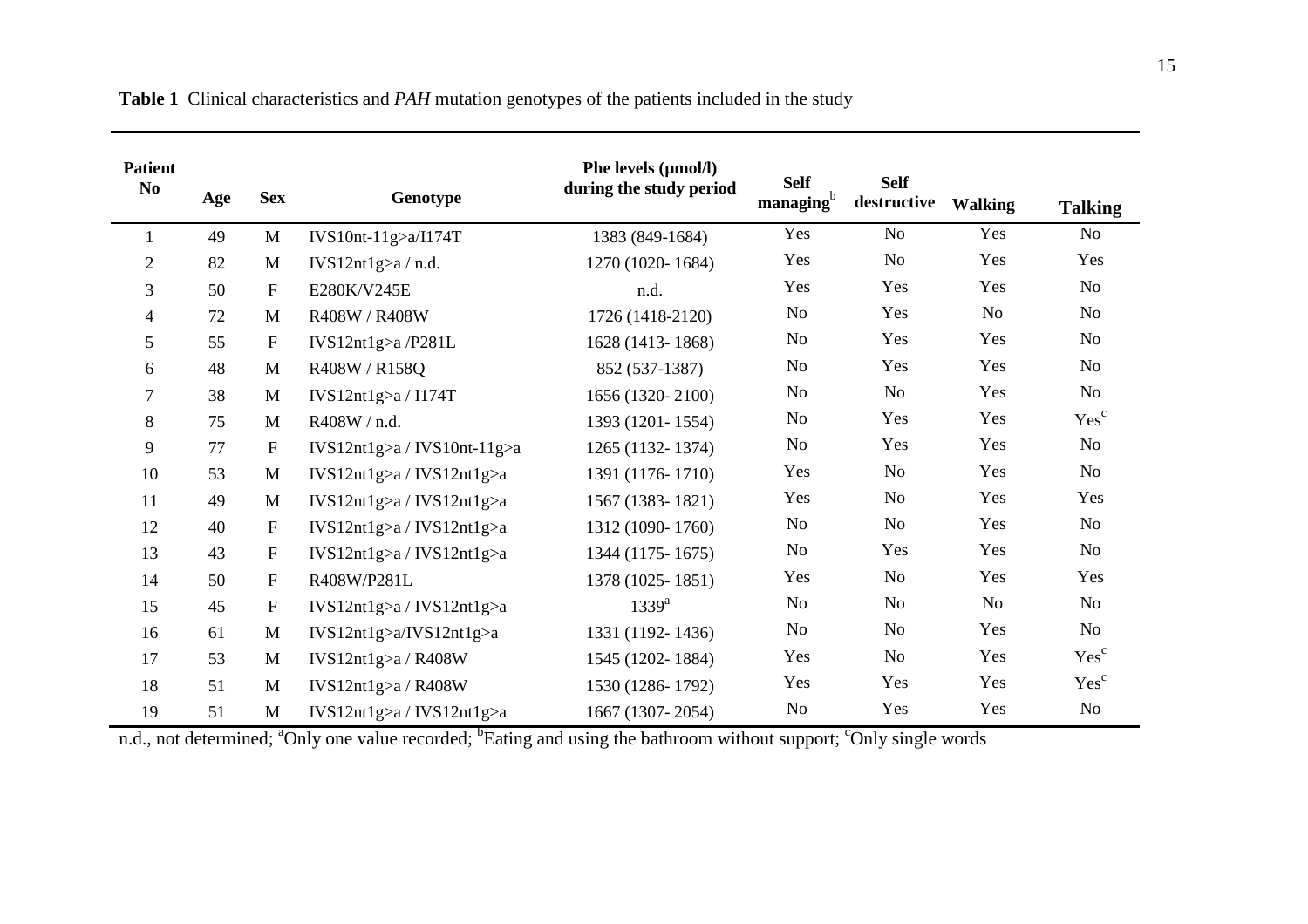**Table 2** Checklist for assessment of behavioural changes in severely retarded patients,

adapted from the Vineland Adaptive Behaviour Scale

#### **COMMUNICATION SKILLS**  *Receptive Expressive*  Awareness of external stimuli Concentrating Turning eyes and head towards sound Following instructions Listening and attending Smiling Laughing Humming of tunes Talking Less self-injury **SOCIAL SKILLS**  *Interpersonal Relationship Play and Leisure Time Coping Skills*  Looking other people in the eye Meaningful smile Aggressiveness Anxiety Hitting buttons and musical keyboards Participating in group activities Playing with toys Rubbing soft toys Screaming Shouting Following rules Showing politeness **MOTOR SKILLS**  *Gross Fine*  Walking Running Jumping Sitting without support Climbing Putting cubes into cups Making tower with cubes Playing with balls **DAILY LIVING SKILLS**  *Personal Domestic Community*  Eating without support Bathroom education Using diaper Preparing food and table Stealing food from others' plate Preparing bed Using telephone Understanding hot and cold Understanding money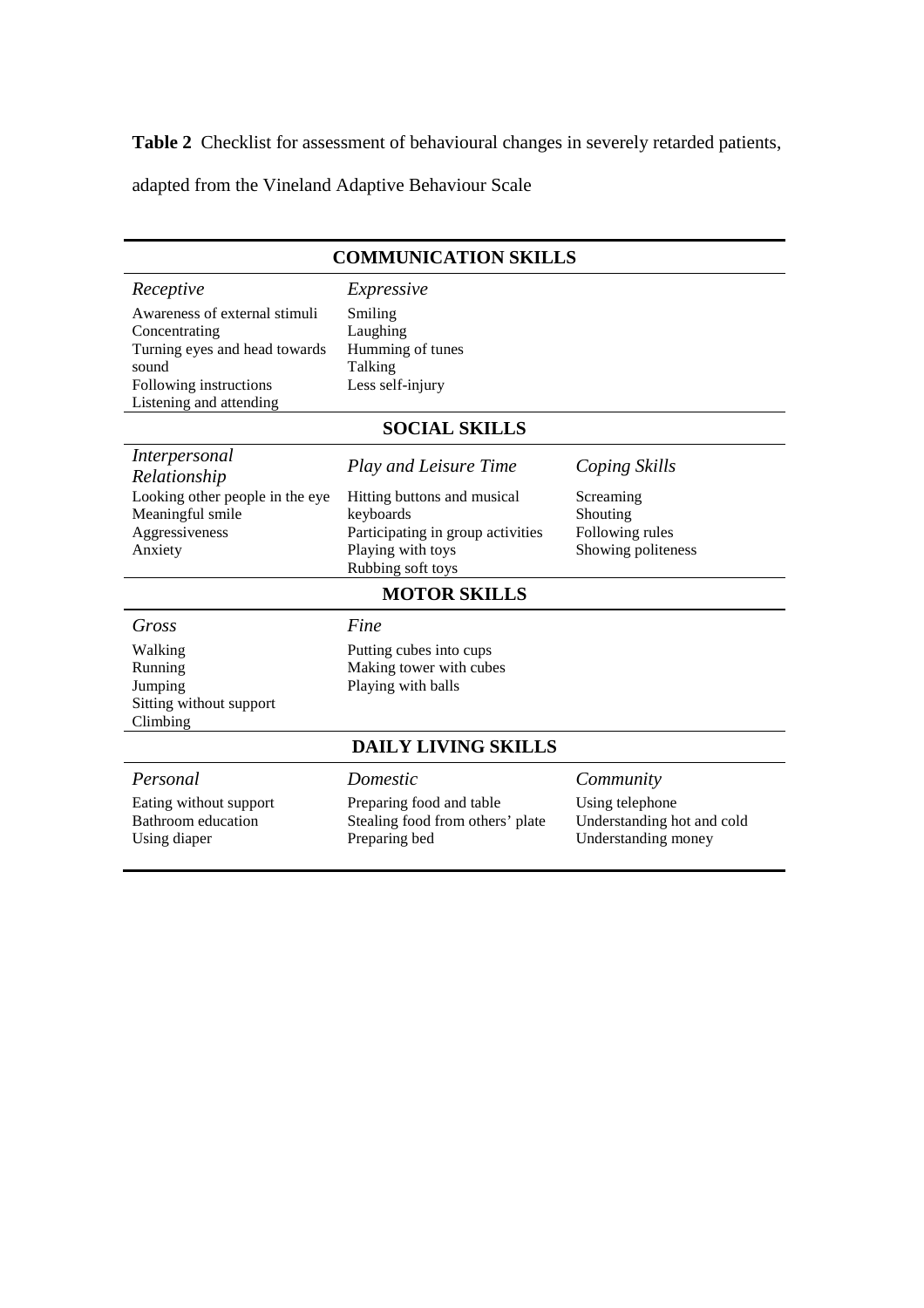|                                        | <b>Number of patients presenting</b><br>improvements when on |         | p value |
|----------------------------------------|--------------------------------------------------------------|---------|---------|
|                                        | <b>AA</b> tablets                                            | placebo |         |
| Receptive                              |                                                              |         |         |
| Awareness of external stimuli          | 10/16                                                        | 4/16    | 0.073   |
| Concentration                          | 7/16                                                         | 0/16    | 0.007   |
| Turning eyes and head towards<br>sound | 0/12                                                         | 0/12    |         |
| Following instructions                 | 0/7                                                          | 0/7     |         |
| Listening and attending                | 2/13                                                         | 0/13    | 0.48    |
| Expressive                             |                                                              |         |         |
| Smiling                                | 4/10                                                         | 0/10    | 0.087   |
| Laughing                               | 4/10                                                         | 0/10    | 0.087   |
| Humming of tunes                       | 1/16                                                         | 1/16    |         |
| Talking                                | 0/16                                                         | 0/16    |         |
| Less self-injury                       | 3/7                                                          | 1/7     | 0.56    |

**Table 3** Changes in patients' communication skills during treatment with amino acid (AA) tablets. Only patients who rated "0" before treatment are included.